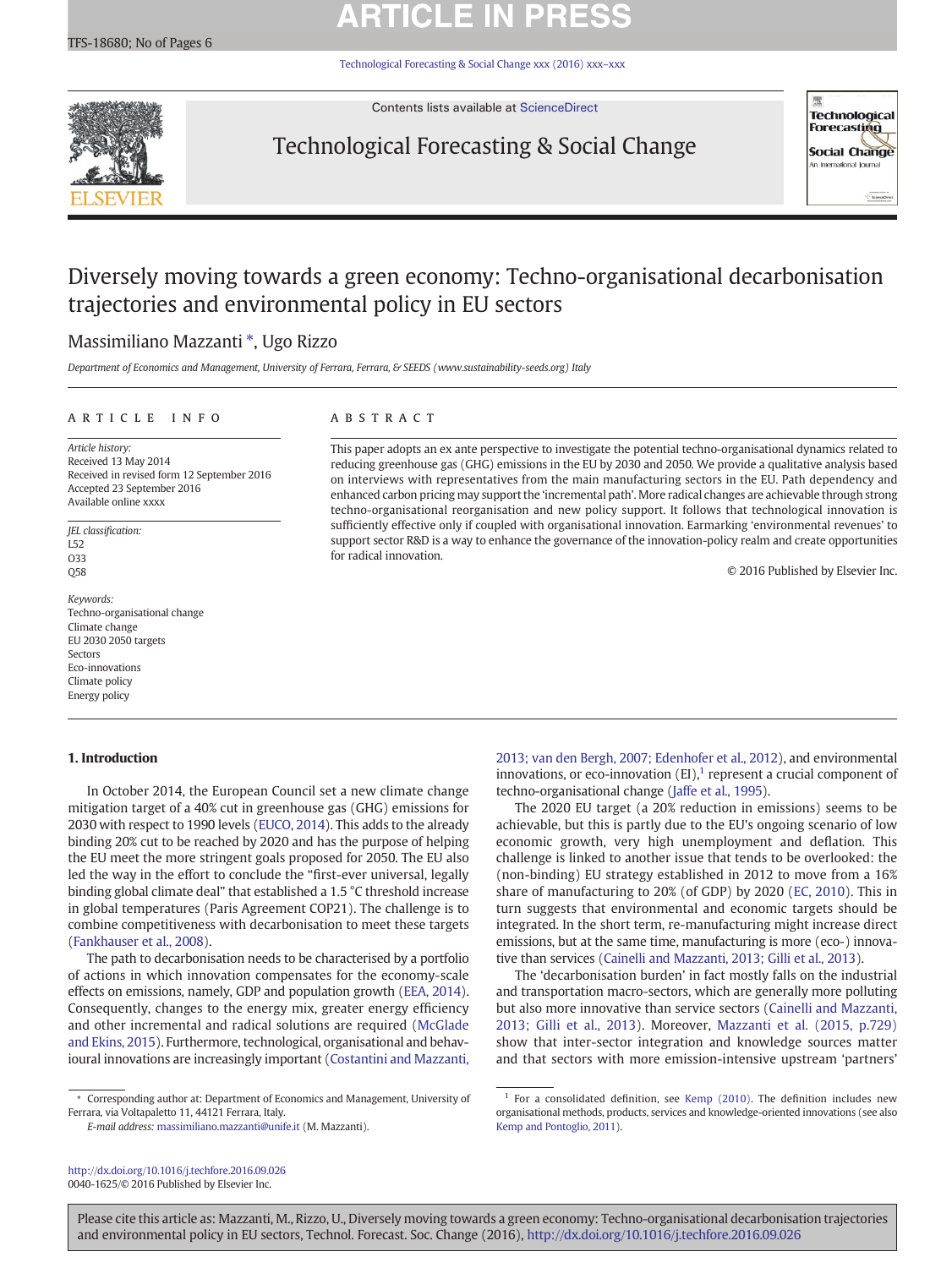eco-innovate more to reduce their  $CO<sub>2</sub>$  footprints. Sector-specific analyses are therefore required for an in-depth investigation of the role of innovation and structural change towards the decarbonisation of the economy ([Kettner et al., 2015\)](#page-5-0).

Sector dynamics are attracting increased interest in environmental research, which has mostly been driven by the integration of evolutionary and environmental economics (see, e.g., [Borghesi et al., 2013; van](#page-4-0) [den Bergh, 2007\)](#page-4-0). However, the existing studies (e.g., [Marin and](#page-5-0) [Mazzanti, 2013\)](#page-5-0) tend to neglect "the interdependencies between environmental innovations and the industrial dynamics of sectors" [\(Oltra and Saint Jean, 2009, p. 579\)](#page-5-0).

This work seeks to provide an in-depth investigation of three of the main polluting sectors in the EU. Based on interviews with sector experts [\(Borghesi et al., 2015a; Carrillo-Hermosilla et al., 2010; Baker](#page-4-0) [et al., 2014](#page-4-0)), we adopt a qualitative ex-ante approach to the issue at hand that complements (i) the quantitatively oriented literature that assesses the drivers of innovation ex-post [\(Horbach et al., 2012;](#page-4-0) [Borghesi et al., 2015b,](#page-4-0) among others) and (ii) work on macro modelling, such as integrated assessment models ([McGlade and Ekins, 2015](#page-5-0)), GTAP-energy models [\(Antimiani et al., 2013](#page-4-0)), and agent-based models [\(Monasterolo et al., 2014\)](#page-5-0). These studies, which are based on plausible assumptions about the endogenisation of technological change and innovation [\(Costantini and Mazzanti, 2013; Durance and Godet,](#page-4-0) [2010; Rosen and Guenther, 2015](#page-4-0)), are aimed at generating medium/ long-term scenarios for GDP,  $CO<sub>2</sub>$  and other variables of interest. Conversely, as [Carrillo-Hermosilla et al. \(2010\)](#page-4-0) note, "case studies are able to capture the details of eco-innovations, which are unnoticed in top-down aggregate quantitative analysis" (p.1078). Moreover, "sectors provide a key level of analysis for economists in the examination of innovative and productive activities, [for which] case studies provide a rich (and heterogeneous) set of empirical evidence" ([Oltra and Saint](#page-5-0) [Jean, 2009, p. 567](#page-5-0)).

Our research questions are related to the extent to which both policy and market factors induce environmental innovations<sup>2</sup> aimed at reaching GHG reduction targets for 2030 and 2050. We focus on both technological and organisational innovations - incremental and radical - [\(Carrillo-Hermosilla et al., 2010\)](#page-4-0) and on the links among different innovations. As in the work by [Oltra and Saint Jean \(2009\),](#page-5-0) we are interested in the ex-ante assessment of the drivers of EI at the sectoral level. Patterns of sectoral innovation develop as the result of the interplay between "technological regimes, market demand conditions and environmental and innovation policy" ([Oltra and Saint Jean, 2009,](#page-5-0) [p.572\)](#page-5-0), and environmental policies are scrutinised through a political economy lens ([Pearce, 2006](#page-5-0)). We also rely heavily on ideas of dynamic efficiency in policies and the governance dimension of EI [\(Carrillo-Hermosilla et al., 2010](#page-4-0)).

#### 2. Eco-innovation, sectoral specificities, and environmental policies

The evidence highlights some key points about the role of innovation in moving towards a green economy. First, incremental innovation adoption has primarily characterised the dynamics of EI in the EU [\(Horbach et al., 2012; Cainelli et al., 2011](#page-4-0)), which indicates some heterogeneity across sectors [\(Borghesi et al., 2015a, 2015b\)](#page-4-0). Incremental innovations prompted the trend towards the achievement of 2020 targets. However, radical innovations are necessary with respect to 2050 targets. This requires assessing both the economic feasibility of a blockbuster, i.e., very costly technologies such as carbon capture and storage (CCS), and the enhancement of complementary technological and organisational innovations. These radical changes are related to the structural development of human capital/skills [\(Carraro et al., 2014;](#page-4-0) [Vona et al., 2015\)](#page-4-0) and may represent a more feasible route to effective and innovation-intense climate strategies, even in the short and medium term [\(Wagner, 2013; Antonioli et al., 2013](#page-5-0)). Complementarity in innovation is a radical asset that can strongly enhance performance through innovation and the redesign of corporate strategies ([Mohnen](#page-5-0) [and Roller, 2005; Ambec et al., 2013\)](#page-5-0).

Some authors refer to the transition towards the long-term climate change targets as the '6th technological revolution', an 'age of a low carbon – resource efficient economy' ([Grubb, 2014; Perez, 2009](#page-4-0)). The low carbon economy has the potential to open "a vast innovation opportunity space and [provide] a new set of associated generic technologies, infrastructures and organisational principles that can significantly increase the efficiency and effectiveness of all industries and activities" [\(Perez, 2009, p. 6](#page-5-0)).

The diffusion of innovation is crucial; therefore, it is important to understand how innovations are idiosyncratically and jointly adopted by firms in different sectors and subsequently spread through sectors. Sectoral issues are of considerable interest in the literature on the economics of innovation [\(Malerba and Orsenigo, 1997\)](#page-5-0) and, more recently, environmental economics [\(Jaffe et al., 1995; Crespi, 2013; Costantini](#page-4-0) [and Mazzanti, 2012](#page-4-0)).

Various studies have increased our understanding of the interconnections among firms in different sectors. [Castellacci \(2008\)](#page-4-0) argues that manufacturing and services are deeply interconnected and that knowledge exchange across different industries is the source of national competitive advantage. The author also maintains that this knowledge exchange positively affects the technological development of more traditional industries. Similarly, [Consoli and](#page-4-0) [Rentocchini \(2014\)](#page-4-0) draw on the composition of skills in different industrial sectors to illustrate how industrial organisation relies on the knowledge base of a firm and the interactions among the knowledge bases of others.

Heterogeneity among sectors must also not be neglected in the context of environmental policy. The relatively higher efficiency of carbon taxes (economic instruments in general) with respect to command and control regulation (e.g., technology standards) largely relies on the differences in marginal emission abatement costs across firms: a tax brings about different abatements across agents and consequently enhances greater efficiency and social welfare than a command and control tool (e.g., [Stiglitz, 2015](#page-5-0)). Even outside a strictly 'optimal' Pigouvian design, a price signal minimises pollution abatement costs through its static and dynamic efficiency properties (Fig. 1), and it does this regardless of market structure. We can exploit environmental policies focusing on 'efficiency without optimality' [\(Baumol and Oates,](#page-4-0) [1988\)](#page-4-0). Cost minimisation and the ongoing incentives to innovate are key tools through which environmental taxes and other economic instruments may better operate in a context of heterogeneous agents in which both economics and political economy arguments are relevant [\(Pearce, 2006](#page-5-0)).



Fig. 1. Dynamic innovation effects of a tax on the environment.

<sup>&</sup>lt;sup>2</sup> For a comprehensive analysis and taxonomy of EI, we mainly refer to Carrillo-Hermosilla et al. (2010) and Huppes et al. (2008).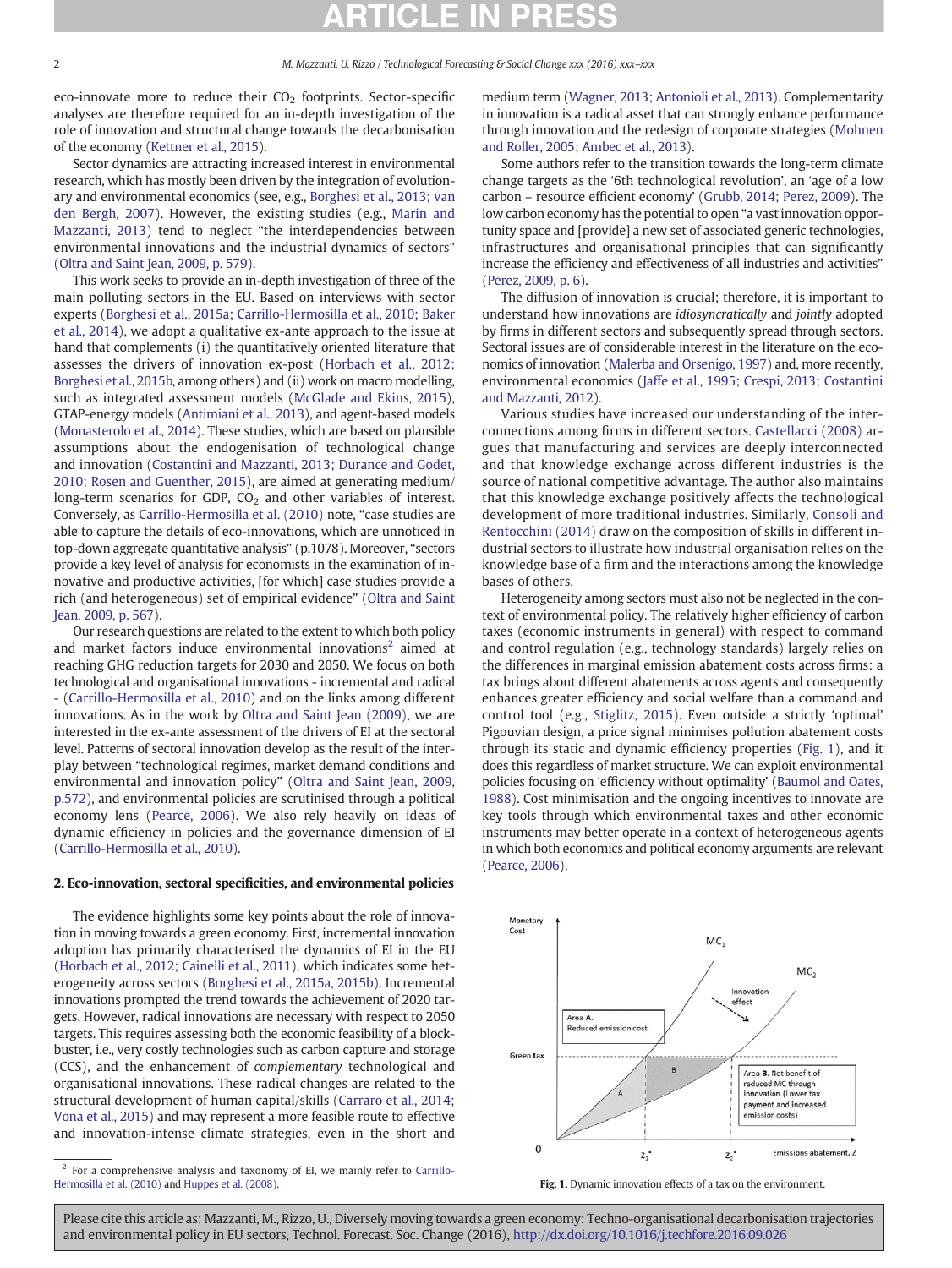After many years of discussing the implementation of fiscally neutral ecological tax reforms (since the Delors Commission white book, with only Northern EU countries introducing some of those policies), the EU suddenly opted for the other key economic instrument: emission trading. The EU emission trading system (ETS) was implemented in 2005 (following the EU 2003 Directive) and became the key EU climate policy tool [\(Borghesi et al., 2016\)](#page-4-0).

Although both economic instruments (taxes and tradable permits) can deliver static and dynamic incentive mechanisms, carbon taxes may better support sector-specific investments if economic players suffer the price-uncertainty associated with ETS 'financial' carbon prices [\(Borghesi et al., 2016](#page-4-0)). Taxes set the price and leave quantity free, but the opposite occurs with trading: quantities are given (emission targets and quotas), and prices float in the market (the so-called price versus quantity issue). Political economy issues are also relevant to judge a policy design, namely, how those policies are implemented and how eventual revenues are allocated.

In the first phase of the EU ETS, there was a typical free allocation of allowances, and sectors faced different restrictions depending on the emissions/allowances ratio. Given that the initial allocation of allowances is subject to some 'political' burden-sharing and path dependency (historical emissions accounting), different sectors received different, mixed and temporally changing signals ([Borghesi](#page-4-0) [et al., 2015b\)](#page-4-0).

It is worth noting that the alternative auctions-based ETS, to which the EU system will converge through a transition, has two outcomes: it directly reveals the willingness-to-pay for  $CO<sub>2</sub>$  abatement by firms and generates fiscal revenues from taxes [\(Ekins and](#page-4-0) [Speck, 2011\)](#page-4-0). Revenues may allow for the recycling of resources back into sectors and eventually earmarking funds for specific green innovations. The new auction phase of the EU ETS, in addition to complementing existing energy/carbon taxes, may shape policies according to sectoral and regional features by following a more bottom-up and diversified approach ([Epicoco et al., 2014](#page-4-0)). Climate, innovation and industrial policies are thus thought to be conceptually integrated.

If carbon pricing, whether through taxes or permits or eventually mixed schemes, would exert dynamic efficiency effects, then innovation funding could be tailored to necessities, and the choice would be whether to fund general R&D, specific innovations, innovation integration, overall environmental efficiency goals, etc. In other words, carbon pricing and innovation funding might cope with the issue of sector/firm heterogeneity in a complementary way. These insights are often overlooked in the formulation of policies that target specific sectors. Sectors represent a crucial and unique 'space' where innovation is developed and diffused [\(Peneder, 2010, p. 324](#page-5-0)).

#### 3. Research design

This work explores the future medium-long-term dynamics in relation to sector-specific abatement strategies. A complementary exercise to modelling techniques, which are widely used to inform policy makers about uncertain future events, especially in the realm of climate change, is to gather expert opinions [\(Arnell et al., 2005; Nordhaus, 1994; Morgan](#page-4-0) [and Keith, 1995; Zubaryeva et al., 2012; Varho and Tapio, 2013; Räthze](#page-4-0) [and Uzzell, 2011\)](#page-4-0). Our analysis is focused on three industries which are widely affected by the EU ETS: ceramics, energy, and steel. Those sectors bring about a relatively large impact in terms of direct  $CO<sub>2</sub>$  emissions [\(Marin and Mazzanti, 2013; EEA, 2014](#page-5-0) and [Fig. 2](#page-3-0)). These three sectors are all classified as heavy industry and are highly regulated.

We identified 53 industrial associations across Europe along with associated experts linked to the sectors under consideration. Associations were identified within and through the EU FP7 Project Cecilia2050 (www.cecilia2050). A questionnaire was developed to address experts and elicit original information. We contacted the associations related to the identified sectors and invited their technical directors to participate in a study on techno-organisational innovation patterns and strategies related to the GHG 2030 and 2050 EU reduction targets. Industrial associations were first contacted by email and then followed up with non-responses by phone.<sup>3</sup> It was possible to interact with 30 associations and thereby obtain responses from 11 experts from 10 different associations. In most of the cases, the respondent/interviewee was the technical director of the association. To provide a more comprehensive picture of possible future scenarios [\(Keith, 1996\)](#page-5-0) and to enable data triangulation [\(Jick, 1979; Yin, 2008](#page-5-0)), we also interviewed academic experts and the technical directors of some multinational companies that are leaders in their particular sectors (cf. also [Borghesi et al., 2015a](#page-4-0)).

Experts could decide to interact between a telephone interview and an online questionnaire. To clarify the basis and objectives of the analysis, the questionnaire began with a definition of EI ([Kemp, 2010](#page-5-0)). The questions concerned which innovations, technological and organisational, should be developed to reduce GHG emissions in the EU by 2030 and by 2050, and both market and policy factors were considered as drivers of the changes needed to achieve the expectations of the EU strategy.

The questionnaire was semi-structured, and half of the questions were open-ended to avoid imposing constraints on the respondents [\(Bostrom et al., 1994; Read et al., 1994](#page-4-0)). Rather than collect data and elicit information to formalise and quantify probability distributions for a number of different scenarios (e.g., [Morgan and Keith, 1995;](#page-5-0) [Keith, 1996\)](#page-5-0), we decided to collect the opinions of a set of experts to formulate policy implications ([Keith, 1996; Arnell et al., 2005;](#page-5-0) [Baker et al., 2014](#page-5-0)).

Ultimately, 27 European experts were involved.<sup>4</sup> Telephone interviews lasted 45 min on average and included 'follow-up' questions when necessary to gain a more detailed understanding of critical issues. Details are provided in [Table 1](#page-3-0). The information was integrated with an analysis of the literature and other reports.

### 4. Discussion: Technological trajectories towards the 2030 and 2050 climate targets in three EU industry sectors

Detailed sector analyses are provided in the supplementary material section. The results for the three sectors are summarised in [Table 2.](#page-4-0) The analysis reveals considerable differences among sectors and some important commonalities among strategies and perspectives.

The overall message is that both radical and incremental innovations will be needed if the EU GHG reduction targets are to be met, but radical technologies will be essential to approximate the EU targets ([Jänicke](#page-4-0) [and Lindemann, 2010\)](#page-4-0). The analysis of sector specificities highlights the insufficiency of technological development alone; more specifically, the evidence highlights the need to couple market- and regulationdriven technological policy pushes with other measures. These other measures include the imposition of regulations or the development of specific quotas, such as renewable quotas, and the generation and adoption of organisational innovations, which mainly refer to the need to create a common and decentralised market and improve citizen behaviours. This was mentioned across sectors. The analysis of the interview materials shows that technical issues and innovation are just one side of the coin: technological innovation will only have an impact if coupled with organisational and societal innovations.

Two important differences across sectors are the following: (i) Incremental technologies emerge as a very important and potentially sufficient determinant for achieving the 2030 targets in the energy sector but not the steel or ceramics sectors. (ii) Radical innovation was considered necessary for the steel industry and was barely mentioned in relation to the ceramics sector. In fact, the ceramics sector is

The list of associations is provided in the supplementary material section.

<sup>&</sup>lt;sup>4</sup> The experts interviewed represent the different countries as follow: Italy (15), the Netherlands (2), Spain (2), Belgium (1), Germany (2), Poland (2), the UK (2), and International bodies (1).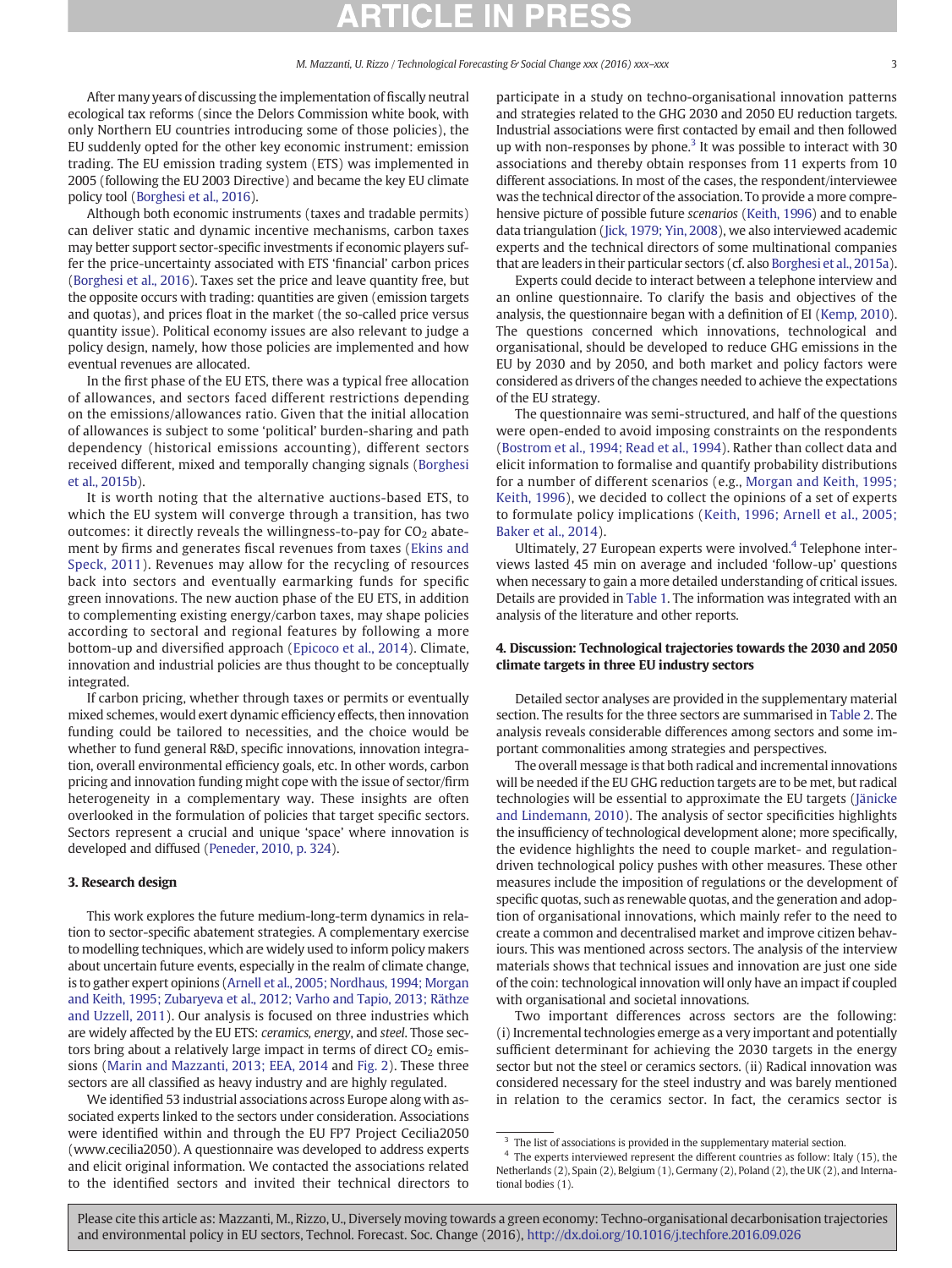M. Mazzanti, U. Rizzo / Technological Forecasting & Social Change xxx (2016) xxx-xxx

<span id="page-3-0"></span>

Fig. 2.  $CO<sub>2</sub>/VA$  and  $CO<sub>2</sub>$  emissions in EU27 by sector, 2009. Source: authors' elaboration on WIOD [\(www.wiod.org\)](http://www.wiod.org) data (Y axes: Ratio between CO<sub>2</sub> and value added, and tons of CO<sub>2</sub>, respectively).

exhibiting a delayed response to the climate challenge, perhaps explained by the smaller size of ceramics firms, a critical phase in the economic cycle, and the wave of green investments that occurred in the late 1990s.

This paper highlights the need for some sectors, such as ceramics and steel, to be specifically considered in relation to their strategic role in the European economy. Ceramics and steel should be evaluated based on the complementarities between these and other sectors, especially downstream; improving the quality of materials could enhance energy savings across a wide variety of economic production processes.

The investigation demonstrates the need to complement ex ante with ex post analyses and qualitative with quantitative studies, especially in the complex realm of innovation dynamics. The results of econometric analysis and scenario definition using macroeconomic models are enriched by qualitative ex ante examinations.

### 5. Conclusions

European industry is currently operating between the first and second phases of the technological revolution identified by [Grubb](#page-4-0) [\(2014\)](#page-4-0). The first phase involves reaping the benefits of win-win energy strategies, which are similar to business-as-usual options but are supported by more social and scientific awareness and new policy commitment. The second phase involves the optimisation of strategies based on incremental evolution in response to current or anticipated prices for high carbon/low carbon uses. Transformations through the integration of energy and economic and environmental systems are in their infancy (third phase), although some strategies (e.g., innovation synergies/complementarity) represent a move in that direction. We are thus in the earliest phase of a new technoeconomic paradigm, which is "the result of a complex collective learning process" ([Perez, 2009, p. 14\)](#page-5-0).

The current challenge at the EU level is the 40% cut in emissions, which is a pre-condition for achieving the 2 °C stabilisation by approximately 2050. The 2015 COP21 in Paris generated a consensus on the stabilisation target: regions, countries and continents must now find effective solutions in the absence of a global government. The EU is a key example of a leading area whose industries should nevertheless respond to internationally coherent and economically efficient policies. Nevertheless, an increasingly stringent and credible policy seems necessary, even when considering the current sluggishness of the oil market. Ecological tax reforms (ETR) (within a new energy-climate policy package) and the new auction-based phase of the EU ETS offer a way to earmark resources to sectors to sustain the low carbon technological revolution that, perhaps more than in the case of past revolutions, must have a clear and robust policy message

[\(Mazzucato, 2013\)](#page-5-0). If the objective is to develop breakthrough technologies in the relatively short term, large and deliberate investments in R&D will be needed, and, while carbon pricing provides an initial and general stimulus for incremental sectoral innovations, radical innovations require policies directed at the environment and innovation. ETR and ETS might provide sufficient R&D incentives and funding to enable sectors to face the 'double externality problem' and manage the 'variation in requirements imposed on different sectors' ([Oltra and](#page-5-0) [Saint Jean, 2009](#page-5-0)).

Thus, policy should account for the characteristics of different sectors in terms of innovation diffusion and integration. This work has highlighted the need for a broad and integrated inter-sectoral approach to analysing sectoral economic and environmental performance, an approach that encompasses manufacturing and considers the linkages between services and manufacturing. A main element that emerged through this analysis and that has been neglected in the policy realm is the ' $CO<sub>2</sub>$  mitigation enabler' role of heavy polluting sectors such as ceramics and steels: the use of innovative products developed in these sectors affects the resource and energy efficiency of a wide range of goods. These considerations and their integration in the policy design governance seem particularly important to determining how the 2050 GHG reduction target can be met, especially with respect to the intention to increase the share of manufacturing in the EU.

### Acknowledgements

The article is based on work carried out in the following research project: 'Climate changes in the Mediterranean area: scenarios, mitigation policies and technological innovation' funded by the National Research Project PRIN-MIUR 2010-11, and the 'CECILIA2050' research project, funded by the European Union under the 7th Framework Programme for Research (grant agreement n° 308680, [www.cecilia2050.eu](http://www.cecilia2050.eu)).

| <b>Table 1</b>                  |
|---------------------------------|
| The set of interviewed experts. |

|                            | Energy | Ceramics | Steel |
|----------------------------|--------|----------|-------|
| Interview type             |        |          |       |
| Direct interview           |        |          |       |
| Online                     |        |          |       |
| Affiliation of respondents |        |          |       |
| Sectoral associations      |        | 7        | 4     |
| Academia                   |        |          |       |
| Companies                  |        |          |       |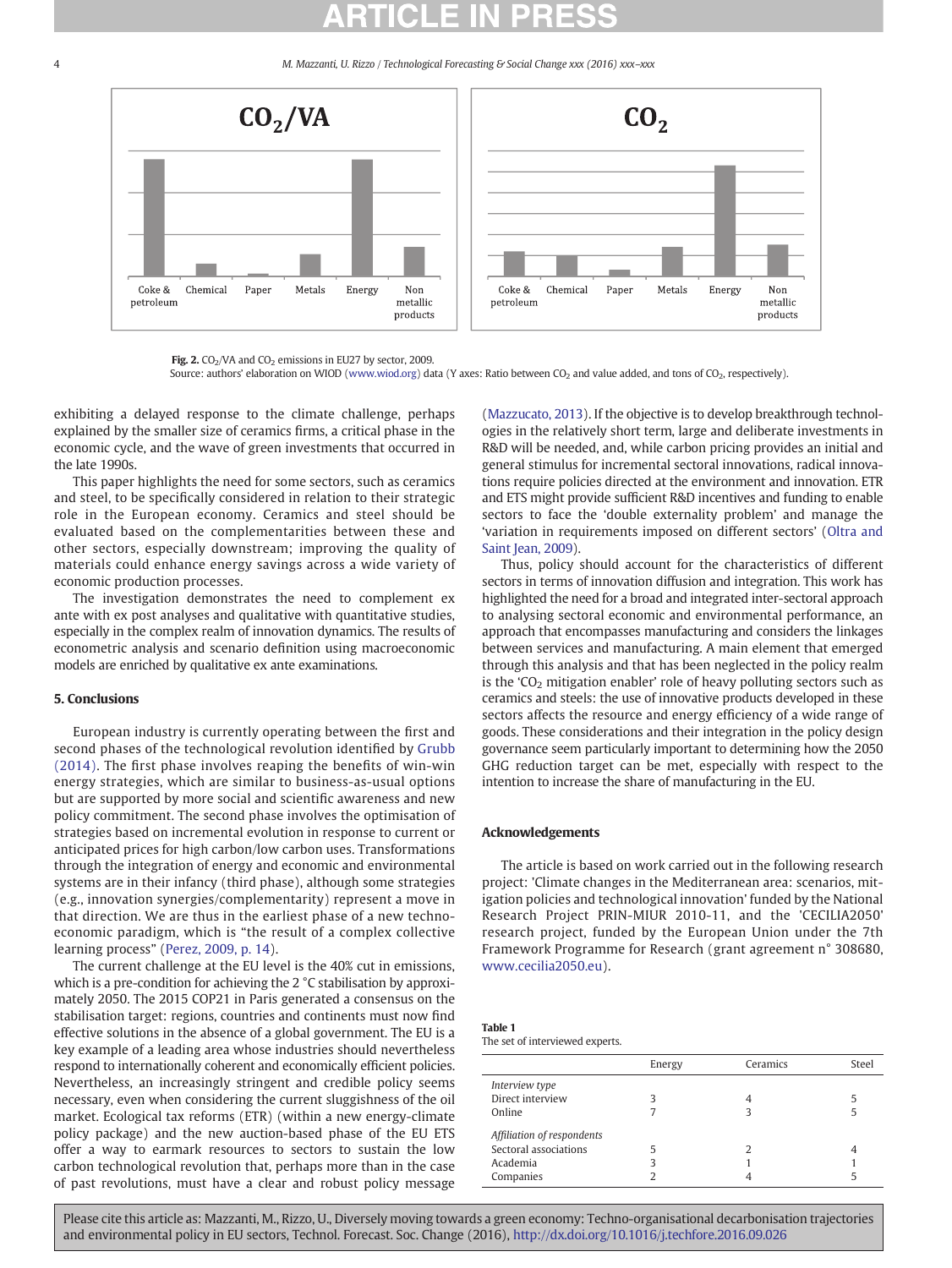#### M. Mazzanti, U. Rizzo / Technological Forecasting & Social Change xxx (2016) xxx-xxx

#### <span id="page-4-0"></span>Table 2

Innovations and actions identified by experts to meet the GHG reduction target.

| Sector<br>Sector-specific current state |                                                                                                                                                                                                                                                                                                                                                                                                                   | 2030                                                                                                                                                                            |                                                                                                                                                                                                                         | 2050                                                                        |                                                                                                                                                                           |
|-----------------------------------------|-------------------------------------------------------------------------------------------------------------------------------------------------------------------------------------------------------------------------------------------------------------------------------------------------------------------------------------------------------------------------------------------------------------------|---------------------------------------------------------------------------------------------------------------------------------------------------------------------------------|-------------------------------------------------------------------------------------------------------------------------------------------------------------------------------------------------------------------------|-----------------------------------------------------------------------------|---------------------------------------------------------------------------------------------------------------------------------------------------------------------------|
| in face of future targets               | Most prominent Innovation<br>strategies                                                                                                                                                                                                                                                                                                                                                                           | Relevant policy and market<br>issues                                                                                                                                            | Most prominent Innovation<br>strategies                                                                                                                                                                                 | Relevant policy and market<br>issues                                        |                                                                                                                                                                           |
| Energy                                  | Europe could reach 80% of<br>the GHG reduction target by<br>2050 by only developing<br>technology already available<br>today. Energy sector is<br>largely connected to other<br>sectors (e.g., building).                                                                                                                                                                                                         | Technological incremental:<br>energy efficiency,<br>renewables. Organisational:<br>decentralisation of energy<br>generation, involvement of<br>citizens.                        | R&D and Innovation subsidies.<br>Definition of standards, RES<br>policies. Oil and carbon price:<br>positive effect on adoption of<br>renewables. Behavioural<br>incentives to citizens and<br>workers                  | Radical: energy storage, CCS.<br>Organisational: involvement<br>of citizens | Definition of standards.<br>common market, smart grid<br>infrastructure, Public<br>investment. Oil and carbon<br>price. Behavioural incentives<br>to citizens and workers |
| Steel                                   | Steel production based on<br>two main cycles: BF-BOF and<br>Scrap-EAF, where the first<br>leads to higher level<br>products but higher CO2<br>emission and is responsible<br>for 59% of 2010 EU steel<br>production. Recent decrease<br>in CO <sub>2</sub> emissions mostly due<br>to decrease in production.<br>Largely dependent on<br>energy. Largely connected to<br>other production (e.g., car<br>industry) | Technological incremental:<br>shift towards scrap-EAF,<br>electricity sourced by<br>renewables.                                                                                 | Limit energy price volatility.<br>Subsidise R&D and<br>innovation adoption. Create<br>a competitive market.<br>Definition of standards, Oil<br>and carbon price; negative<br>effect on delocalisation of<br>production. | Radical: CCS                                                                | Limit energy price volatility.<br>Create a competitive market.<br>Consider role of steel as<br>mitigation enabler.                                                        |
| Ceramics                                | Recent decrease in CO <sub>2</sub><br>emissions is mostly due to<br>decrease in production. EU<br>ceramics industry accounts<br>for almost 25% of global<br>production. Largely<br>connected to a wide variety<br>of other industrial<br>production                                                                                                                                                               | Technological incremental:<br>energy savings,<br>cogeneration, electrification<br>of kilns, electricity sourced<br>by renewables.<br>Organisational: green<br>demand as driver. | Subsidise R&D and<br>innovation adoption.<br>Definition of standards. Oil<br>and carbon price: marginally<br>relevant.                                                                                                  |                                                                             | Consider role of ceramics as<br>mitigation enabler. Smart<br>grid infrastructure.                                                                                         |

#### Appendix A. Supplementary data

Supplementary data to this article can be found online at [http://dx.](doi:10.1016/j.techfore.2016.09.026) [doi.org/10.1016/j.techfore.2016.09.026.](doi:10.1016/j.techfore.2016.09.026)

### References

- Ambec, S., Cohen, M.A., Elgie, S., Lanoie, P., 2013. [The Porter Hypothesis at 20: can](http://refhub.elsevier.com/S0040-1625(16)30355-9/rf0005) [environmental regulation enhance innovation and competitiveness? Rev. Environ.](http://refhub.elsevier.com/S0040-1625(16)30355-9/rf0005) [Econ. Policy 7 \(1\), 2](http://refhub.elsevier.com/S0040-1625(16)30355-9/rf0005)–22.
- Antimiani, A., Costantini, V., Martini, C., Salvatici, L., Tommasino, M.C., 2013. [Assessing](http://refhub.elsevier.com/S0040-1625(16)30355-9/rf0010) [alternative solutions to carbon leakage. Energy Econ. 36, 299](http://refhub.elsevier.com/S0040-1625(16)30355-9/rf0010)–311.
- Antonioli, D., Mancinelli, S., Mazzanti, M., 2013. [Is environmental innovation embedded](http://refhub.elsevier.com/S0040-1625(16)30355-9/rf0015) [within high-performance organisational changes? The role of human resource](http://refhub.elsevier.com/S0040-1625(16)30355-9/rf0015) [management and complementarity in green business strategies. Res. Policy \(May\)](http://refhub.elsevier.com/S0040-1625(16)30355-9/rf0015).
- Arnell, N.W., Tompkins, E.L., Adger, W.N., 2005. [Eliciting information from experts on the](http://refhub.elsevier.com/S0040-1625(16)30355-9/rf0020) [likelihood of rapid climate change. Risk Anal. 25, 1419](http://refhub.elsevier.com/S0040-1625(16)30355-9/rf0020)–1431.
- Baker, E., Bosetti, V., Jenni, K.E., Ricci, E.C., 2014. [Facing the experts: survey mode and](http://refhub.elsevier.com/S0040-1625(16)30355-9/rf0025) [expert elicitation. Nota di Lavoro 1.2014. Fondazione Eni Enrico Mattei](http://refhub.elsevier.com/S0040-1625(16)30355-9/rf0025).
- Baumol, W., Oates, W., 1988. [The Theory of Environmental Policy. 2nd edition. Cambridge](http://refhub.elsevier.com/S0040-1625(16)30355-9/rf0030) [University Press, New York, p. 1988.](http://refhub.elsevier.com/S0040-1625(16)30355-9/rf0030)
- Borghesi, S., Costantini, V., Crespi, F., Mazzanti, M., 2013. [Environmental innovation and](http://refhub.elsevier.com/S0040-1625(16)30355-9/rf0035) [socio-economic dynamics in institutional and policy contexts. J. Evol. Econ. 23 \(2\),](http://refhub.elsevier.com/S0040-1625(16)30355-9/rf0035) [241](http://refhub.elsevier.com/S0040-1625(16)30355-9/rf0035)–245.
- Borghesi, S., Crespi, F., D'Amato, A., Mazzanti, M., Silvestri, F., 2015a. [Carbon abatement,](http://refhub.elsevier.com/S0040-1625(16)30355-9/rf0040) [sector heterogeneity and policy responses: evidence on induced eco innovations in](http://refhub.elsevier.com/S0040-1625(16)30355-9/rf0040) [the EU. Environ. Sci. Pol. 54, 377](http://refhub.elsevier.com/S0040-1625(16)30355-9/rf0040)–388.
- Borghesi, S., Cainelli, G., Mazzanti, M., 2015b. [Linking emission trading to environmental](http://refhub.elsevier.com/S0040-1625(16)30355-9/rf0045) [innovation: Evidence from the Italian manufacturing industry. Res. Policy 44 \(3\),](http://refhub.elsevier.com/S0040-1625(16)30355-9/rf0045) [669](http://refhub.elsevier.com/S0040-1625(16)30355-9/rf0045)–683.
- Borghesi, S., Montini, M., Barreca, A., 2016. [The European Emission Trading System and its](http://refhub.elsevier.com/S0040-1625(16)30355-9/rf0050) [Followers. Springer](http://refhub.elsevier.com/S0040-1625(16)30355-9/rf0050).
- Bostrom, A., Morgan, M.G., Fischhoff, B., Read, D., 1994. [What do people know about](http://refhub.elsevier.com/S0040-1625(16)30355-9/rf0055) [global climate change? 1. Mental Models. Risk Anal. 14, 959](http://refhub.elsevier.com/S0040-1625(16)30355-9/rf0055)–970.
- Cainelli, G., Mazzanti, M., Zoboli, R., 2011. [Environmental innovations, complementarity](http://refhub.elsevier.com/S0040-1625(16)30355-9/rf9005) [and global/local factors. Int. J. Technol. Policy Manage 11, 328](http://refhub.elsevier.com/S0040-1625(16)30355-9/rf9005)–368.
- Cainelli, G., Mazzanti, M., 2013. [Environmental innovations in services: Manufacturing](http://refhub.elsevier.com/S0040-1625(16)30355-9/rf0060)[services integration and policy transmissions. Res. Policy 42 \(9\), 1595](http://refhub.elsevier.com/S0040-1625(16)30355-9/rf0060)–1604.
- Carraro, C., De Cian, E., Tavoni, M., 2014. [Human capital, innovation and climate policy: an](http://refhub.elsevier.com/S0040-1625(16)30355-9/rf0065) [integrated assessment. Environ. Model. Assess. 19, 85](http://refhub.elsevier.com/S0040-1625(16)30355-9/rf0065)–98.
- Carrillo-Hermosilla, J., Del Río, P., Könnölä, T., 2010. [Diversity of eco-innovations:](http://refhub.elsevier.com/S0040-1625(16)30355-9/rf0070) refl[ections from selected case studies. J. Clean. Prod. 18 \(10\), 1073](http://refhub.elsevier.com/S0040-1625(16)30355-9/rf0070)–1083.
- Castellacci, F., 2008. [Technological paradigms, regimes and trajectories: manufacturing](http://refhub.elsevier.com/S0040-1625(16)30355-9/rf0075) [and service industries in a new taxonomy of sectoral patterns of innovation. Res.](http://refhub.elsevier.com/S0040-1625(16)30355-9/rf0075) [Policy 37, 978](http://refhub.elsevier.com/S0040-1625(16)30355-9/rf0075)–994.
- Consoli, D., Rentocchini, F., 2014. [A taxonomy of multi-industry labour force skills. Res.](http://refhub.elsevier.com/S0040-1625(16)30355-9/rf0080) [Policy \(forthcoming\)](http://refhub.elsevier.com/S0040-1625(16)30355-9/rf0080).
- Costantini, V., Mazzanti, M., 2012. [On the green side of trade competitiveness? Res. Policy](http://refhub.elsevier.com/S0040-1625(16)30355-9/rf0085) 41, 1–[32 \(February\).](http://refhub.elsevier.com/S0040-1625(16)30355-9/rf0085)
- Costantini, V., Mazzanti, M., 2013. [The dynamics of economic and environmental systems.](http://refhub.elsevier.com/S0040-1625(16)30355-9/rf0090) [Innovation, Policy and Competitiveness. Springer](http://refhub.elsevier.com/S0040-1625(16)30355-9/rf0090).
- Crespi, F., 2013. [Environmental policy and induced technological change in EU industries](http://refhub.elsevier.com/S0040-1625(16)30355-9/rf0095) [2013 In: Costantini, V., Mazzanti, M. \(Eds.\), The Dynamics of Economic and](http://refhub.elsevier.com/S0040-1625(16)30355-9/rf0095) [Environmental Systems. Innovation, Policy and Competitiveness. Springer.](http://refhub.elsevier.com/S0040-1625(16)30355-9/rf0095)
- Durance, P., Godet, M., 2010. [Scenario building: uses and abuses. Technol. Forecast. Soc.](http://refhub.elsevier.com/S0040-1625(16)30355-9/rf0105) [Chang. 77 \(9\), 1488](http://refhub.elsevier.com/S0040-1625(16)30355-9/rf0105)–1492.
- EC, 2010. Communication from the Commission to the European Parliament, the Council, the European and Social Committee and the Committee of the regions. An Integrated Industrial Policy for the Globalisation EraPutting Competitiveness and Sustainability at Centre Stage 2010. COM, Brussels, p. 614 (Available at: <http://ec.europa.eu>).
- Edenhofer, O., Carraro, C., Hourcade, J.-C., 2012. [On the economics of decarbonization in](http://refhub.elsevier.com/S0040-1625(16)30355-9/rf0115) [an imperfect world. Clim. Chang. 114 \(1\), 1](http://refhub.elsevier.com/S0040-1625(16)30355-9/rf0115)–8.
- EEA, 2014. Resource Effi[cient Green Economy and EU Policies. EEA, Copenhagen](http://refhub.elsevier.com/S0040-1625(16)30355-9/rf0120).
- Ekins, P., Speck, S., 2011. [Environmental Tax Reform \(ETR\). A Policy for Green Growth.](http://refhub.elsevier.com/S0040-1625(16)30355-9/rf0125) [Oxford University Press](http://refhub.elsevier.com/S0040-1625(16)30355-9/rf0125).
- Epicoco, M., Oltra, V., Saint Jean, M., 2014. [Knowledge dynamics and sources of](http://refhub.elsevier.com/S0040-1625(16)30355-9/rf0130) [eco-innovation: mapping the green chemistry community. Technol. Forecast. Soc.](http://refhub.elsevier.com/S0040-1625(16)30355-9/rf0130) [Chang. 81, 388](http://refhub.elsevier.com/S0040-1625(16)30355-9/rf0130)–402.
- EUCO, 2014. [European Council \(23 and 24 October 2014\), Conclusions. EUCO 169/14.](http://refhub.elsevier.com/S0040-1625(16)30355-9/rf0135)
- Fankhauser, S., Sehlleier, F., Stern, N., 2008. [Climate change, innovation and jobs. Clim. Pol.](http://refhub.elsevier.com/S0040-1625(16)30355-9/rf0140) [421](http://refhub.elsevier.com/S0040-1625(16)30355-9/rf0140)–429.
- Gilli, M., Mazzanti, M., Nicolli, F., 2013. [Sustainability, environmental innovations](http://refhub.elsevier.com/S0040-1625(16)30355-9/rf0145) [and competitiveness in evolutionary](http://refhub.elsevier.com/S0040-1625(16)30355-9/rf0145) perspectives. Evidence from the EU. [J. Socio-Econ. \(June\).](http://refhub.elsevier.com/S0040-1625(16)30355-9/rf0145)
- Grubb, M., 2014. [Planetary Economics. Routledge.](http://refhub.elsevier.com/S0040-1625(16)30355-9/rf0150)
- Horbach, J., Rammer, C., Rennings, K., 2012. [Determinants of eco-innovations by type of](http://refhub.elsevier.com/S0040-1625(16)30355-9/rf0155) environmental impact—[the role of regulatory push/pull, technology push and market](http://refhub.elsevier.com/S0040-1625(16)30355-9/rf0155) [pull. Ecol. Econ. 78, 112](http://refhub.elsevier.com/S0040-1625(16)30355-9/rf0155)–122.
- Huppes, G., Kleijn, R., Huele, R., Ekins, P., Shaw, B., Esders, B., Schaltegger, S., 2008. [Measuring eco-innovation: framework and typology of indicators based on causal](http://refhub.elsevier.com/S0040-1625(16)30355-9/rf0160) [chains. Final Report of the ECODRIVE Project. CML, Leiden](http://refhub.elsevier.com/S0040-1625(16)30355-9/rf0160).
- Jaffe, A.B., Peterson, S.R., Portney, P.R., Stavins, R.N., 1995. [Environmental regulation and](http://refhub.elsevier.com/S0040-1625(16)30355-9/rf0165) [the competitiveness of US manufacturing: what does the evidence tell us? J. Econ.](http://refhub.elsevier.com/S0040-1625(16)30355-9/rf0165) [Lit. 132](http://refhub.elsevier.com/S0040-1625(16)30355-9/rf0165)–163.
- Jänicke, M., Lindemann, S., 2010. [Governing environmental innovations. Environ. Polit. 19,](http://refhub.elsevier.com/S0040-1625(16)30355-9/rf0170) [127](http://refhub.elsevier.com/S0040-1625(16)30355-9/rf0170)–141.